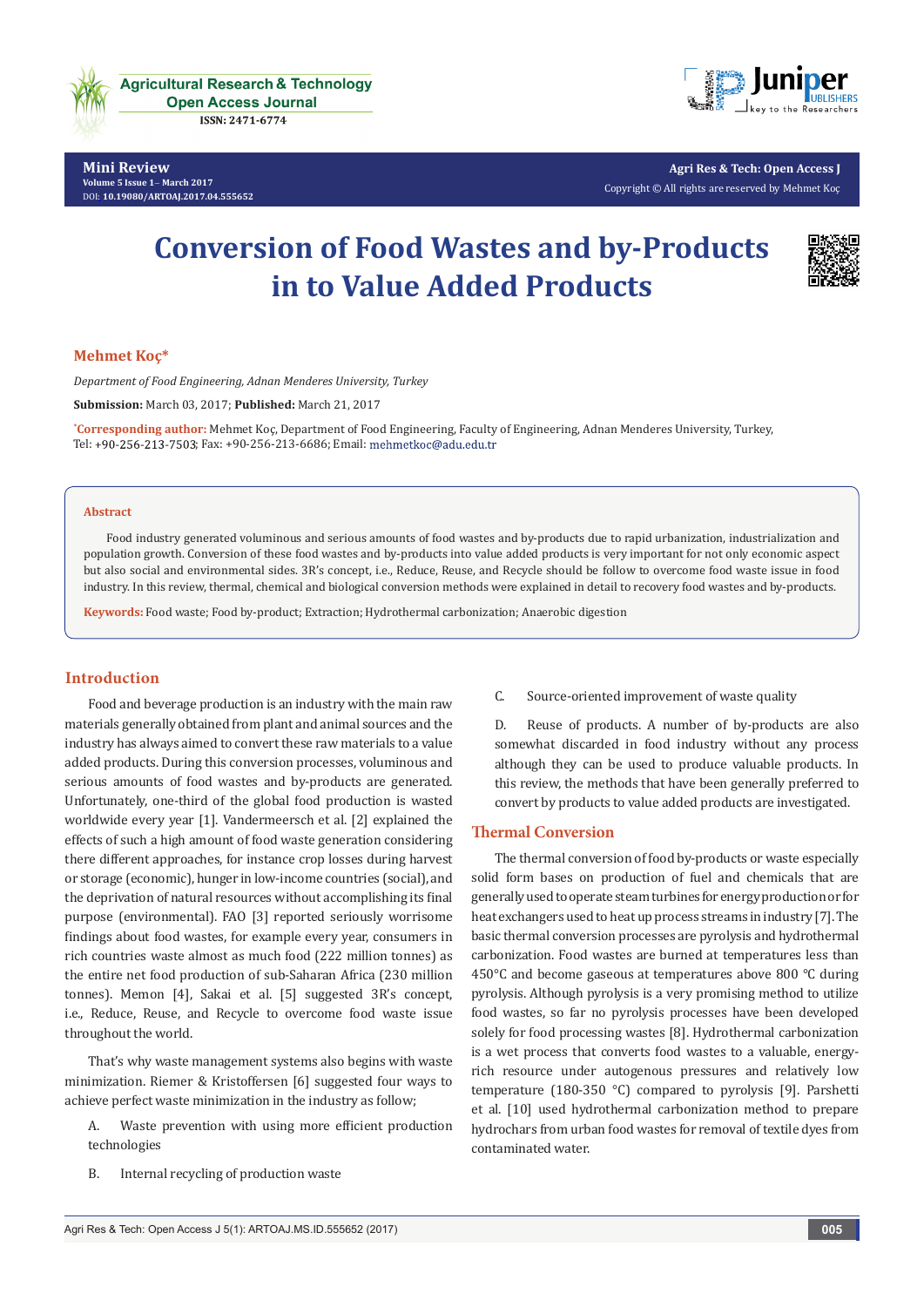## **Chemical Conversion**

In food processing industry, hydrolysis and oxidation reactions are mostly used as chemical conversion methods for food wastes and by-products. Berdanier [11] reported that food wastes or byproducts rich in starch and protein content can be treated with appropriate acids or enzymes to produce valuable products such as maltose, glucose and amino acids. Solvent extraction is also preferred to extract valuable organic acids, vitamins, antioxidants, phenolic compounds, coloring agents from food wastes and byproducts. Amado et al. [12] tried to extract antioxidant from potato peel waste with ethanol. They investigated the effect of extraction process conditions in terms of temperature, time and ethanol concentration on antioxidant extraction from potato peel. Goula & Lazarides [13] reported how valorized the olive mill and pomegranate waste. They suggested different approaches for complete utilization of pomegranate seeds and peels based on ultrasound-assisted extraction of oil and phenolics from seeds and peels and conversion of olive mill waste into live paste spread or olive powder (to be included in food formulations) and encapsulated polyphenols.

Valuable parts of food wastes and by-products can be also extracted by green extraction techniques where water is mostly preferred as extraction medium instead of organic solvent extraction. Barba et al. [14] reviewed in detail alternative extraction methods such as pulsed electric fields, high voltage electrical discharges, pulsed ohmic heating, ultrasounds, microwave-assisted extractions, sub- and supercritical fluid extractions, as well as pressurized liquid extraction for the recovery of antioxidant bioactive compounds from winery wastes and by-products. Zungur et al. [15] was also used water to extract melon seed milk from melon seeds that generally referred as waste.

## **Biological Conversion**

Energy and bioactive compounds recovery from food wastes and by-products through biological treatment is currently gaining increased interest throughout the world. Food waste has a high content of moisture and organic matter, and thus is an ideal substrate for anaerobic digestion. The process of anaerobic digestion consists of four steps: hydrolysis, acidogenesis, acetogenesis, and methanogenesis [16]. pH, temperature, and organic loading rate have an effect on the acidogenesis of food waste [17]. Chandrasekaran [8] reported that anaerobic digestion created biogas, primarily made of methane and carbon dioxide, which could be used as a source of energy similar to natural gas. Besides anaerobic digestion, composting of food wastes and by-products is also one of biological conversion method. Composting is a biological process in which organic materials are broken down and nutrients and minerals are released.

# **Conclusion**

Food wastes are one of worrisome issue for people and environment. That's why valorization of food wastes and by-products is very important due to social, economic and

environmental reasons. Food wastes and by-products can be converting into valuable products through thermal, chemical and biological methods. The appropriate conversion method is selected with respect to composition of food wastes and by-products and the aim of recovery process.

#### **References**

- 1. [Gustavsson J, Cederberg C, Sonesson R, van Otterdijk R, Meybeck](http://www.fao.org/docrep/014/mb060e/mb060e00.pdf)  [A \(2011\) Global food losses and food wastes: extent, cause and](http://www.fao.org/docrep/014/mb060e/mb060e00.pdf)  [prevention. Interpack 2011 FAO, Dusseldorf, Germany, pp. 1-37.](http://www.fao.org/docrep/014/mb060e/mb060e00.pdf)
- 2. Vandermeersch T, Alvarenga RAF, Ragaert P, Dewulf J (2014) Environmental sustainability assessment of food waste valorization options. Resour Conserv Recy 87: 57-64.
- 3. <http://www.fao.org/save-food/resources/keyfindings/en/>
- 4. [Memon M A \(2010\) Integrated solid waste management based on the](https://link.springer.com/article/10.1007/s10163-009-0274-0)  3R approach. [J Mater Cycles Waste](https://link.springer.com/article/10.1007/s10163-009-0274-0) 12(1): 30-40.
- 5. [Sakai SI, Yoshida H, Hirai Y, Asari M, Takigami H, et al. \(2011\)](https://link.springer.com/article/10.1007/s10163-011-0009-x)  [International comparative study of 3R and waste management policy](https://link.springer.com/article/10.1007/s10163-011-0009-x)  [developments J Mater Cycles Waste](https://link.springer.com/article/10.1007/s10163-011-0009-x) 13(2): 86-102.
- 6. [Riemer J, Kristoffersen M \(1999\) Information on waste management](http://www.eea.europa.eu/publications/TEC24)  [practices. A proposed electronic framework. European Environmental](http://www.eea.europa.eu/publications/TEC24)  [Agency, Copenhagen, Denmark.](http://www.eea.europa.eu/publications/TEC24)
- 7. [Autret E, Berthier F, Luszezanec A, Nicolas F \(2007\) Incineration of](https://www.ncbi.nlm.nih.gov/pubmed/16707217)  [municipal and assimilated wastes in France: Assessment of latest](https://www.ncbi.nlm.nih.gov/pubmed/16707217)  [energy and material recovery performances. J Hazard Mater](https://www.ncbi.nlm.nih.gov/pubmed/16707217) 139(3): [569-574.](https://www.ncbi.nlm.nih.gov/pubmed/16707217)
- 8. Chandrasekaran M (2012) [Valorization of food processing by-products.](https://www.crcpress.com/Valorization-of-Food-Processing-By-Products/Chandrasekaran/p/book/9781439848852)  [Boca Raton, CRC Press, USA, pp. 836.](https://www.crcpress.com/Valorization-of-Food-Processing-By-Products/Chandrasekaran/p/book/9781439848852)
- 9. [Pham TPT, Kaushik R, Parshetti GK, Mahmood R, Balasubramanian R](https://www.ncbi.nlm.nih.gov/pubmed/25555663)  [\(2015\) Food waste-to-energy conversion technologies: Current status](https://www.ncbi.nlm.nih.gov/pubmed/25555663)  and future directions. [Waste Manage 38: 399-408.](https://www.ncbi.nlm.nih.gov/pubmed/25555663)
- 10. [Parshetti GK, Chowdhury S, Balasubramanian R \(2014\) Hydrothermal](https://www.ncbi.nlm.nih.gov/pubmed/24727353)  [conversion of urban food waste to chars for removal of textile dyes](https://www.ncbi.nlm.nih.gov/pubmed/24727353)  [from contaminated waters.](https://www.ncbi.nlm.nih.gov/pubmed/24727353) Bioresource Technol 161: 310-319.
- 11. Berdanier CD (1998) CRC Desk Reference for Nutrition. Boca Raton, CRC Press, USA.
- 12. Amado IR, Franco D, Sá[nchez M, Zapata C, Vázquez JA \(2014\)](https://www.ncbi.nlm.nih.gov/pubmed/25038678)  [Optimisation of antioxidant extraction from Solanum tuberosum](https://www.ncbi.nlm.nih.gov/pubmed/25038678)  [potato peel waste by surface response methodology.](https://www.ncbi.nlm.nih.gov/pubmed/25038678) Food Chem 165: [290-299.](https://www.ncbi.nlm.nih.gov/pubmed/25038678)
- 13. [Goula AM, Lazarides HN \(2015\) Integrated processes can turn](http://www.sciencedirect.com/science/article/pii/S0260877415000047)  [industrial food waste into valuable food by-products and/or](http://www.sciencedirect.com/science/article/pii/S0260877415000047)  [ingredients: The cases of olive mill and pomegranate wastes.](http://www.sciencedirect.com/science/article/pii/S0260877415000047) Journal of [Food Engineering 167: 45-50.](http://www.sciencedirect.com/science/article/pii/S0260877415000047)
- 14. [Barba FJ, Zhu Z, Koubaa M, Santana AS, Orlien V \(2016\) Green alternative](file:///D:/JOURNALS/ARTOAJ/ARTOAJ.MS.ID.555651/ARTOAJ-MRW-17-707_W/Trends%20in%20Food%20Science%20&%20Technology)  [methods for the extraction of antioxidant bioactive compounds from](file:///D:/JOURNALS/ARTOAJ/ARTOAJ.MS.ID.555651/ARTOAJ-MRW-17-707_W/Trends%20in%20Food%20Science%20&%20Technology)  [winery wastes and by-products: A review.](file:///D:/JOURNALS/ARTOAJ/ARTOAJ.MS.ID.555651/ARTOAJ-MRW-17-707_W/Trends%20in%20Food%20Science%20&%20Technology) Trends in Food Science & [Technology 49: 96-109.](file:///D:/JOURNALS/ARTOAJ/ARTOAJ.MS.ID.555651/ARTOAJ-MRW-17-707_W/Trends%20in%20Food%20Science%20&%20Technology)
- 15. [Zungur BA, Tomruk D, Koç M, Ertekin KF \(2016\) Spray dried melon](http://en.ahau.findplus.cn/?h=articles&db=edselc&an=edselc.2-52.0-84966430957)  [seed milk powder: physical, rheological and sensory properties. J Food](http://en.ahau.findplus.cn/?h=articles&db=edselc&an=edselc.2-52.0-84966430957)  [Sci Technol 53\(5\): 2396-2404.](http://en.ahau.findplus.cn/?h=articles&db=edselc&an=edselc.2-52.0-84966430957)
- 16. De La Rubia MA, Raposo F, Rincó[n B, Borja R \(2009\) Evaluation of](http://www.sciencedirect.com/science/article/pii/S0960852409003605)  [the hydrolytic-acidogenic step of a two-stage mesophilic anaerobic](http://www.sciencedirect.com/science/article/pii/S0960852409003605)  [digestion process of sunflower oil cake.](http://www.sciencedirect.com/science/article/pii/S0960852409003605) Bioresource Technol 100(18): [4133-4138.](http://www.sciencedirect.com/science/article/pii/S0960852409003605)
- 17. [Jiang J, Zhang Y, Li K, Wang Q, Gong C, et al. \(2013\) Volatile fatty acids](https://www.ncbi.nlm.nih.gov/pubmed/23831761)  [production from food waste: effects of pH, temperature, and organic](https://www.ncbi.nlm.nih.gov/pubmed/23831761)  [loading rate. Bioresource Technol 143: 525-530.](https://www.ncbi.nlm.nih.gov/pubmed/23831761)